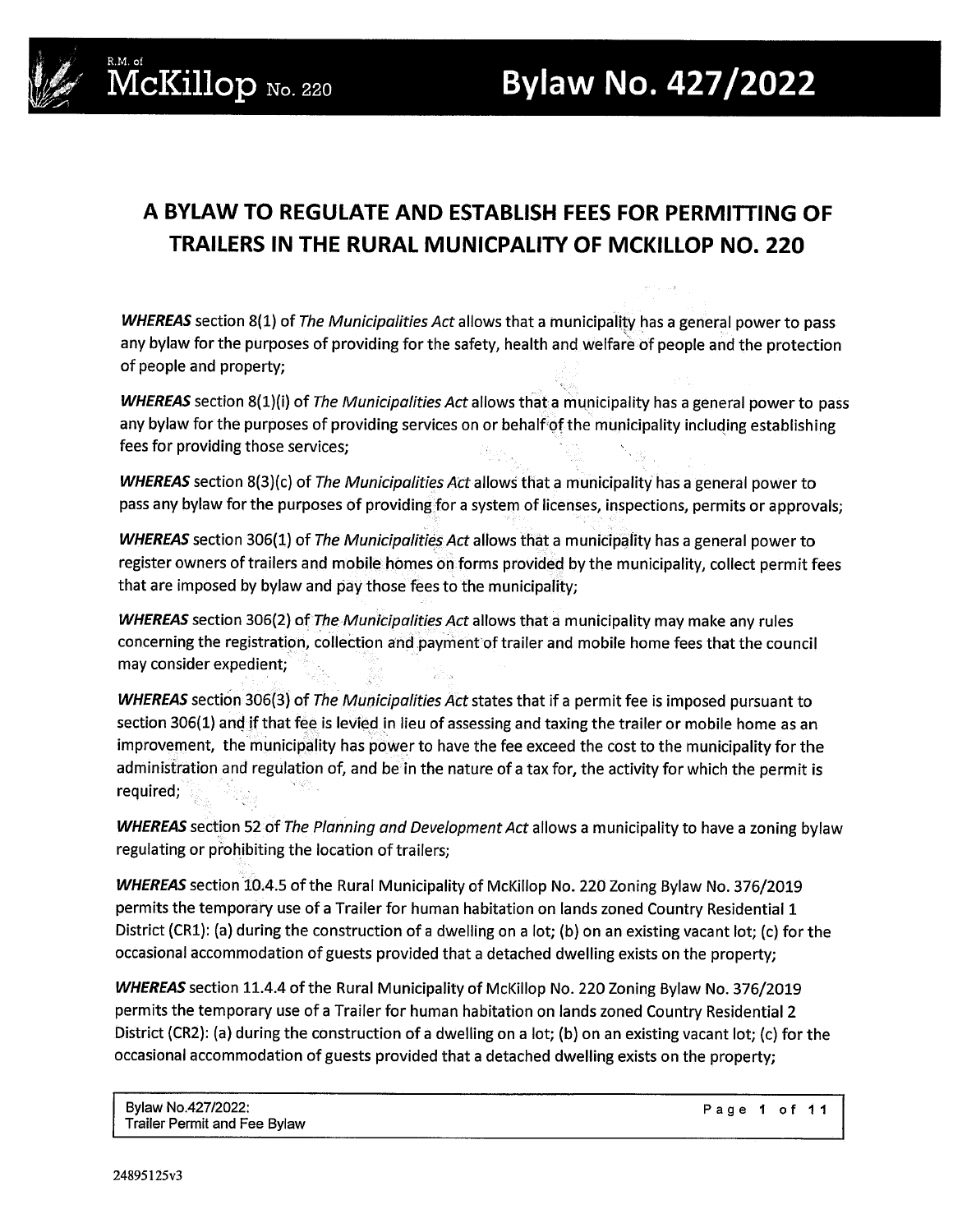*Iy../*

*WHEREAS* section 12.4.7 of the Rural Municipality of McKillop No. 220 Zoning Bylaw No. 376/2019 permits the temporary use of a Trailer for human habitation on lands zoned Hamlet District (H): (a) during the construction of a dwelling on a lot; (b) on an existing vacant lot; (c) for the occasional accommodation of guests provided that a detached dwelling exists on the property;

*WHEREAS* sections 13.3.7 and 13.3.8 of the Rural Municipality of McKillop No. 220 Zoning Bylaw No. 376/2019 permits the temporary use of a Trailer for human habitation on lands zoned Lakeshore Residential 1 District (LS1): (a) during the construction of a dwelling on a lot; (b) on an existing vacant lot; (c) for the occasional accommodation of guests provided that a detached dwelling exists on the property;

*WHEREAS* sections 14.3.7 and 14.3.8 of the Rural Municipality of McKillop No. 220 Zoning Bylaw No. 376/2019 permits the temporary use of a Trailer for human habitation on lands zoned Lakeshore Small Lot Residential 2 District (LS2): (a) during the construction of a dwelling on a lot; (b) on an existing vacant lot; (c) for the occasional accommodation of guests provided that a detached dwelling exists on the property;

*WHEREAS* section 15.3.8 of the Rural Municipality of McKillop No. 220 Zoning Bylaw No. 376/2019 permits the temporary use of a Trailer for human habitation on lands Recreational Resort District (Sun Dale) (RR): (a) during the construction of a dwelling on a lot; (b) on an existing vacant lot; (c) for the occasional accommodation of guests provided that a detached dwelling exists on the property;

*WHEREAS* section 2(1)(s) of *The Land Titles Act, 2000* defines "interest" as "any right, interest or estate, whether legal or equitable, in, over or under land recognized at law that is less than title";

 $\frac{\partial \phi}{\partial t}$ 

*THEREFORE* the Council for the Rural Municipality of McKillop No. 220 enacts as follows:

#### **1. TITLE AND APPLICATION**

- 1.1 This Bylaw shall be known as the Trailer Permit and Fee Bylaw.
- 1.2 This Bylaw does not apply to:
	- a) Assessed Trailers as defined in Section 2;
	- b) Trailers located in Municipal approved Campgrounds as defined in Section 2.
- 1.3 This Bylaw applies to any Trailer, even if the Trailer was placed on the property prior to the date of eriactment of this Bylaw.

## **2. DEFINITIONS·**

- i. *ASSESSED TRAILER* means any trailer legally located on a property and that is assessed under the Assessment Management Agency Act;
- ii. *BYLAW ENFORCEMENT OFFICER* means an employee or contractor hired by the Municipality to enforce Municipal bylaws;
- iii. *CAMPGROUND* means any land in or upon which and trailer or tent is used or intended to be used for human occupation on a temporary or seasonal basis;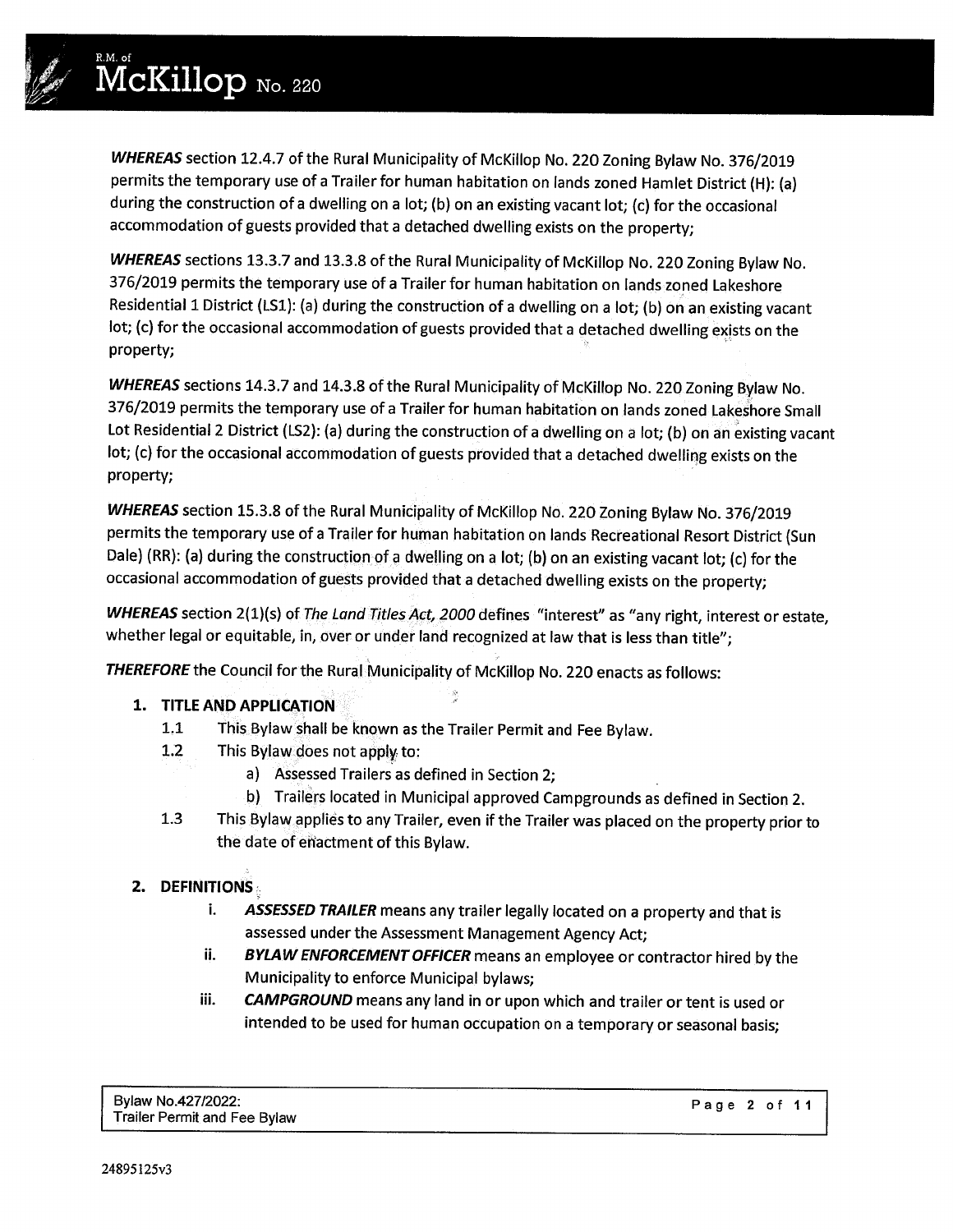

# **McKillop** No. 220

- iv. **CAO** means the Chief Administrative Officer of the Rural Municipality of McKillop No. 220;
- v. *COUNCIL* means the Council of the Rural Municipality of McKillop No. 220;
- vi. *MUNICIPALITY* means the Rural Municipality of McKillop No. 220;
- vii. *NEW PERMIT* means the first temporary permit, as defined herein, issued for a property or a temporary permit issued for a property where a temporary permit was not issued for at least one year prior to another temporary permit issuance.
- viii. *TEMPORARY ACCOMMODATION* means a Trailer as, defined herein, that may be permitted on an existing vacant/undeveloped residential site for a period no greater than five (5) cumulative years from the date of issuance of a Temporary Permit, as defined herein;
- ix. *TEMPORARY PERMIT* means a permit issued pursuant to this Bylaw that ties to the land upon with the Trailer is situation which permanently expires five (5) cumulative years from the date of issuance of the Temporary Permit
- x. *TRAILER* means a RecreationalVehicie as defined in section 2.0 of the Rural Municipality of McKillop No. 220 Zoning Bylaw No. 376/2019, as amended from time to time. For greater clarity, a Trailer includes a vehicle designed, intended and used for travel, recreation or vacation and which is capable of being driven or drawn by a motor vehicle, even if the vehicle is jacked up or its running gear is removed. Examples include but are not limited to motor homes, camper trailers, truck campers, fifth wheels, and tent trailers.

## 3. **PERMIT AND REGULATIONS**

3.1 No owner of land within the Municipality shall use or permit to be used, a Trailer, on lands zoned Country Residential 1 District (CR1), Country Residential 2 District (CR2), Hamlet District (H), Recreational Resort District (Sun Dale) (RR), Lakeshore Residential 1 District (LSi) and Lakeshore Residential 2 District (LS2) within the Municipality, unless a

Temporary Permit has been acquired by the owner, for that property, under this Bylaw.

- 3.2 A Temporary Permit must be obtained prior to the placement of the Trailer on the land.
- 3.3 All owners of land zoned Country Residential 1 District (CR1), Country Residential 2 District (CR2), Hamlet District (H), Recreational Resort District (Sun Dale) (RR), Lakeshore Residential 1 District (LS1) and Lakeshore Residential 2 District (LS2) within the Municipality, upon which a Trailer is situated prior to the date of the enactment of this Bylaw, must apply a Temporary Permit in accordance with this Bylaw, no later than twenty-one (21) calendar days after the enactment of this Bylaw.
- 3.4 No owner of land within the Municipality shall use or permit to be used, a Trailer, on lands zoned Country Residential 1 District (CR1), Country Residential 2 District (CR2), Hamlet District (H), Recreational Resort District (Sun Dale) (RR), Lakeshore Residential 1 District (LSi) and Lakeshore Residential 2 District (LS2), for a period longer than five (5) years commencing from the date of the issuance of the Temporary Permit, which is the

Bylaw *No.427/2022:* Trailer Permit and Fee Bylaw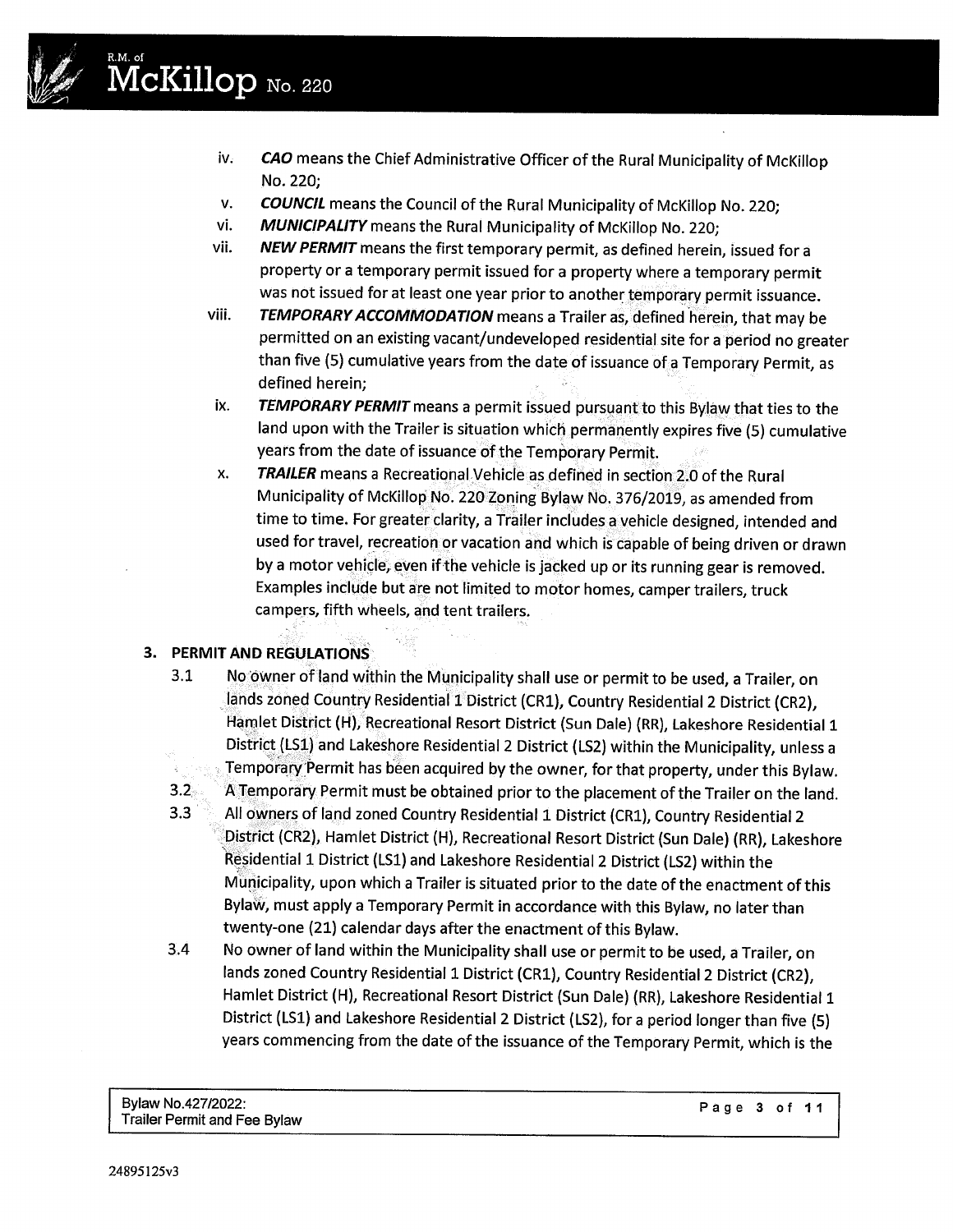## R.M. of /:?" **McKillop** No. <sup>220</sup>

 $\mathscr{D}$  :

- 3.5 date of the expiration of a Temporary Permit. For clarity, this restriction does not abrogate from the requirement of a landowner, pursuant to Section 3.1-3.3, to acquire a Temporary Permit for the land that a Trailer is situated on.
- 3.6 Should an owner of land within the Municipality, use or permit to be used, a Trailer, on lands zoned Country Residential 1 District (CR1), Country Residential 2 District (CR2), Hamlet District (H), Recreational Resort District (Sun Dale) (RR), Lakeshore Residential 1 District (LSi) and Lakeshore Residential 2 District (LS2), in breach or noncompliance with this Bylaw, the Penalty provisions under Section 6 of this Bylaw apply.
- 3.7 For clarity, a Temporary Permit issued pursuant to this Bylaw authorizes the use and maintenance of a Trailer for Temporary Accommodations only, and only for a maximum period of five (5) years from the date of the issuance of the Temporary Permit.
- 3.8 Upon the issuance of a Temporary Permit pursuant to this Bylaw, the Municipality shall be entitled register an interest in the Land Titles Registry against the title to the land that is the subject of the Temporary Permit. This option does not create any obligations upon the Municipality inform third parties of any restriction imposed by this Bylaw or otherwise, nor does it abrogate any responsibilities of owners of those lands to disclose any restrictions on the lands pursuant to this Bylaw or otherwise.
- 3.9 Should an owner of land within the Municipality upon which a Trailer is situated fail to comply with this Bylaw, including by failing to apply for a Temporary Permit pursuant to this Bylaw, the Municipality is entitled to, among other things, register an interest in the Land Titles Registry against the title to the land on which the Trailer is situated. This option does not create any obligations upon the Municipality inform third parties of any restriction imposed by this Bylaw or otherwise, nor does it abrogate any responsibilities of owners of those lands to disclose any restrictions on the lands pursuant to this Bylaw or otherwise.
- 3.10 Should an owner of land within the Municipality upon which a Trailer is situated fail to comply with this Bylaw, including by failing to apply for a Temporary Permit pursuant to this Bylaw, upon the registration of the interest in Section 3.8 of this Bylaw, among other things, the Municipal has the ability to reject all applications for a Temporary Permit in association with that land.
- 3.11 For greater clarity, the issuance of a permit does not grant the owner of the property or subsequent own'ers of the property the authority to place or occupy the trailer on the specified property on a permanent basis. Every owner of lands who occupies, or permits to be occupied, a Trailer after the Temporary Permit has expired, or who has allowed any unauthorized, or unpermitted, use or occupancy of such Trailer, shall be deemed in violation of this Bylaw and is subject to, among other things, the penalty provisions within Section 6 of this Bylaw.
- 3.12 The issuance of a permit is not intended and shall not be construed as permission or consent by the Municipality for the holder of the permit to contravene or fail to observe or comply with any law of Canada, Saskatchewan or any bylaw of the Municipality.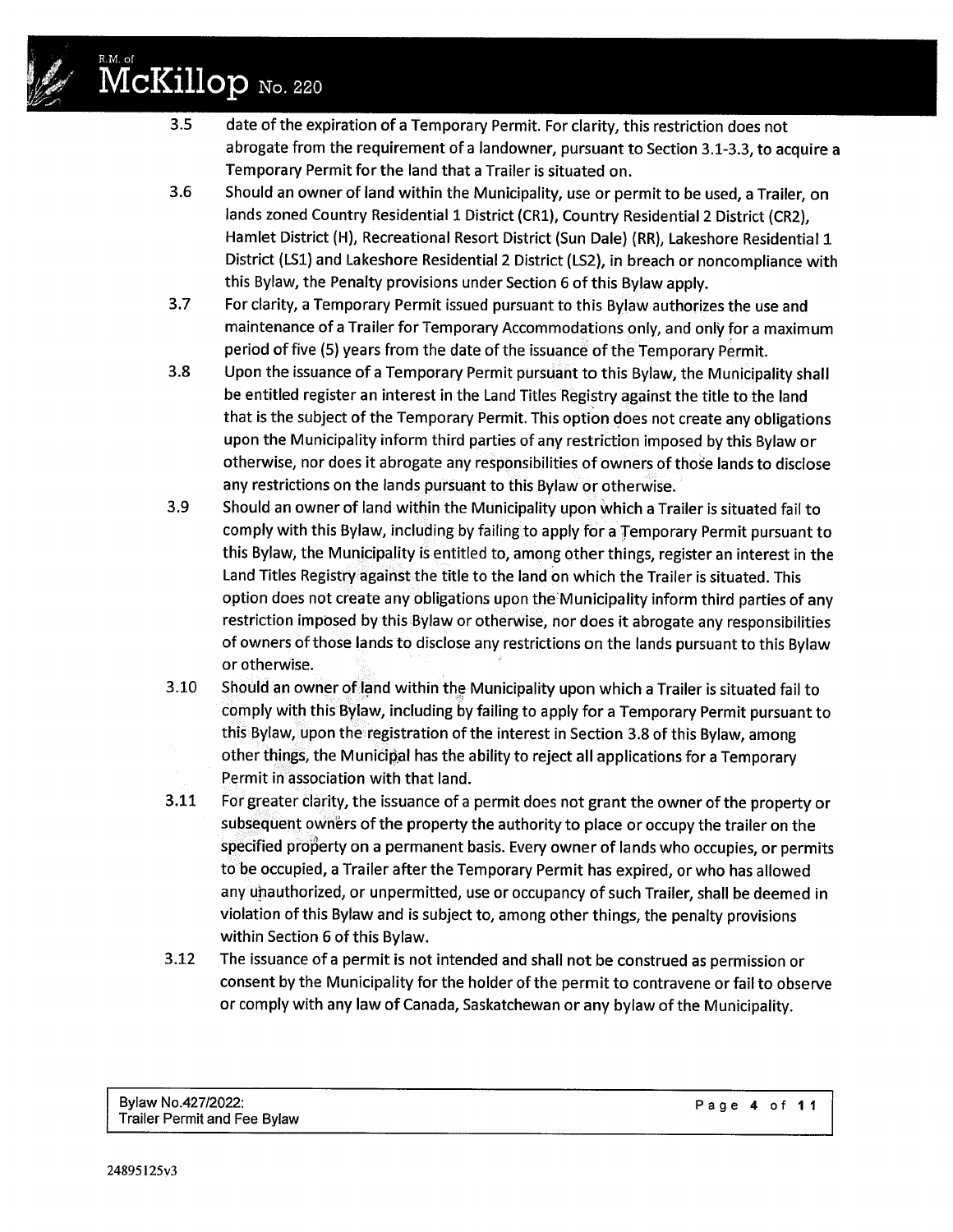

# **McKillop** No. 220

- 3.13 A maximum of one (1) Trailer is permitted upon a single vacant/undeveloped residential parcel of land pursuant to this Bylaw and under a Temporary Permit.
- 3.14 No person except the registered owner of the property upon which the Trailer is located shall be permitted to obtain a Temporary Permit to place a Trailer on the land.
- 3.15 The issuance of a Temporary Permit does not grant the holder of the permit authority to permanently connect the trailer to a septic tank or SaskEnergy or SaskPower distribution line. Under no circumstance is a Trailer(s) septic tank or grey water storage to be discharged into or onto any lands within the Municipality unless in a manner that is approved by the Municipality.

### 4. **PERMIT APPLICATION AND FEES**

- 4.1 All applicants for a Temporary Permit shall be made to the Municipality upon the prescribed form attached to this Bylaw as Schedule "A" and shall include the submissions reference therein.
- 4.2 All applicants shall pay to the Municipality:
	- i. a non-refundable fee upon application, for a new permit, as set out in the attached Schedule "B" of this Bylaw. For clarification; after a new permit is issued, a new permit and application fee payment will be required if, for whatever reason, a permit is not issued or lapses for a minimum of one (1) year within the five (5) year permit allowance;
	- ii. an annual administration fee, due annually, no later than April 30th, as set out in the attached Schedule "B" of this Bylaw.
	- iii. An annual solid waste disposal (garbage) fee, due annually no later than April 30th, as set out in the attached Schedule "B" of this Bylaw.
- 4.3 No Temporary Permit shall be issued unless the Trailer for which the permit is located is in compliance within the setback requirements for a dwelling as prescribed the RM of McKillop No. 220 Zoning Bylaw, as amended from time to time, for the zoning district in which it is located. 冷く
- 4.4 The Municipality shall issue a Temporary Permit only. This Temporary Permit authorizes the placement of the Trailer upon the specified property for a maximum five (5) years commencing from the date of the issuance of the permit.
- 4.5 **Permits shall be displayed in or upon the Trailer in a place that is easily visible from the** road.
- 4.6 All Temporary Permits expire five (5) years from the date of issuance.
- 4.7 Temporary Permits are not renewable.
- 4.8 Temporary Permits attach to the land, irrespective of the owner(s) of the land.
- 4.9 All Temporary Permit Fees shall be paid no later that April 30<sup>th</sup> of each year.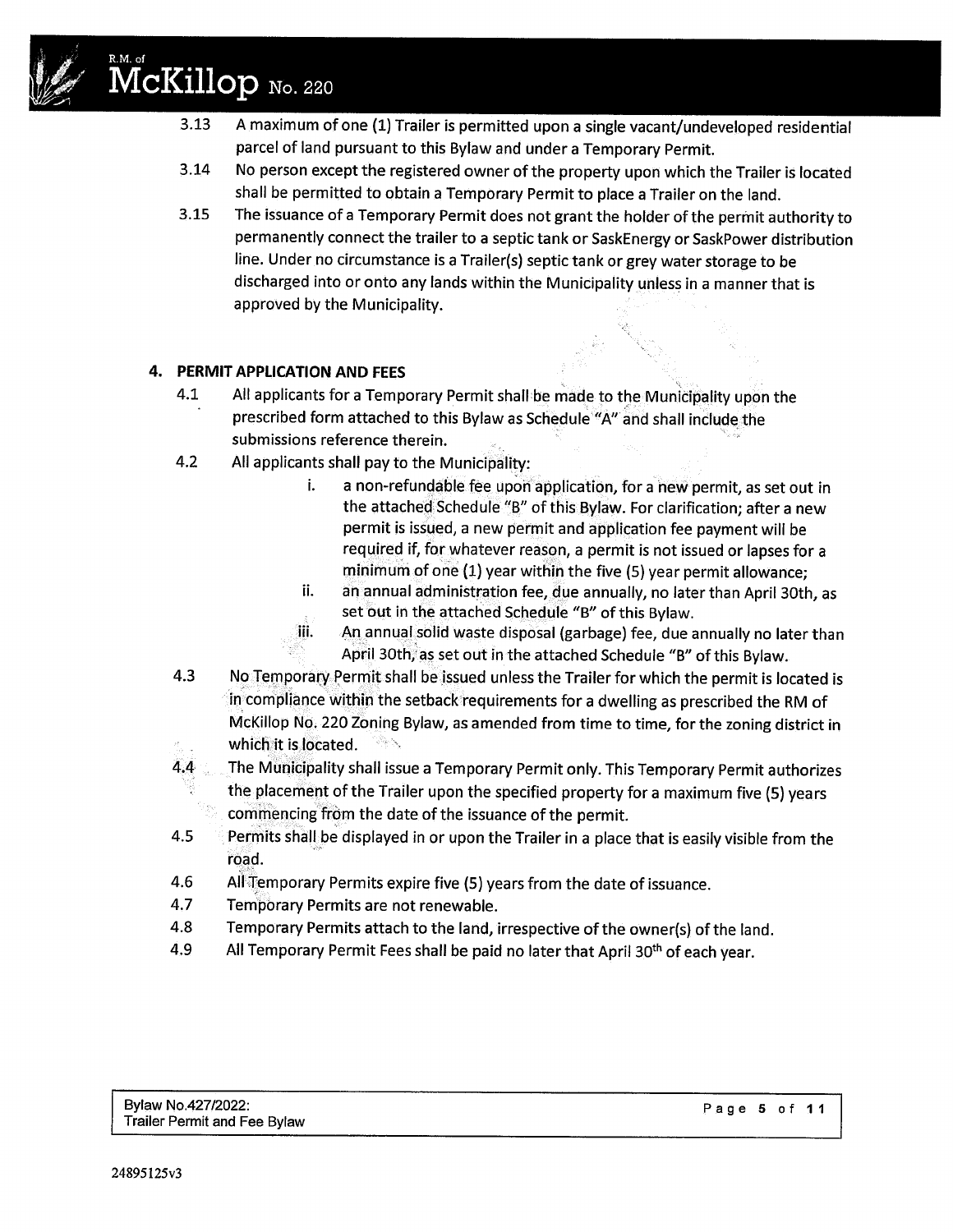

#### S. **ADMINISTRATION AND ENFORCEMENT**

5.1 The administration and enforcement of the bylaw is delegated to the CAO and the Bylaw Enforcement Officer for the Municipality. The CAO shall have the authority to

issue permits under this bylaw; notwithstanding the foregoing, the CAO, in his/her discretion, may refer applications to Council.

#### 6. **PENALTIES**

- 6.1 Every person who contravenes or fails to comply with any provision of this Bylaw, is guilty of an offence and liable on summary conviction to a penalty of:
	- i. A single monetary amount not exceeding \$2,000;
	- ii. A daily monetary amount not exceeding \$500; or
	- iii. A combination of both clauses (i) and (ii).

#### 7. **VOLUNTARY PAYMENTS**

- 7.1 Where a Designated Officer believes that a person has contravened any provision of this Bylaw, the Designated Officer may serve upon such person a Bylaw Violation Notice as provided by this section either personally or by mailing or leaving the same at the last known address and such service shall be adequate for the purpose of this Bylaw.
- 7.2 Such notice shall be deemed to have been served:
	- i. On the expiration of twenty-four (24) hours after it is posted, if the notice is mailed;
	- ii. On the day of actual delivery if the notice is served personally; or
	- iii. On the business day following the transmission given by facsimile of email.
- 7.3 A Bylaw Violation Notice shall state the section of the Bylaw, which was contravened, and the amount, provided in Schedule "C", that will be accepted by the Municipality in lieu of prosecution.
- 7.4 Upon production of a Bylaw Violation Notice issued pursuant to this section within thirty
- (30) days from the issue thereof, together with the payment of the penalty provided in 秘密 Schedule "C" to the Municipal Office, the person to whom the notice was issued shall not be liable for prosecution for the contravention in respect of which the notice was issued. .
- 7.s Where a person contravenes the same provision of this Bylaw two or more times within one twenty-four (24) month period, the specified payment payable in respect of the second or subsequent contravention is double the amount shown in Schedule "C" of this Bylaw in respect to this provision.
- 7.6 Notwithstanding the provisions of the section, a person to whom a Bylaw Violation Notice has been issued pursuant to this section may exercise the right to defend any charge of committing a contravention of any of the provisions of the Bylaw.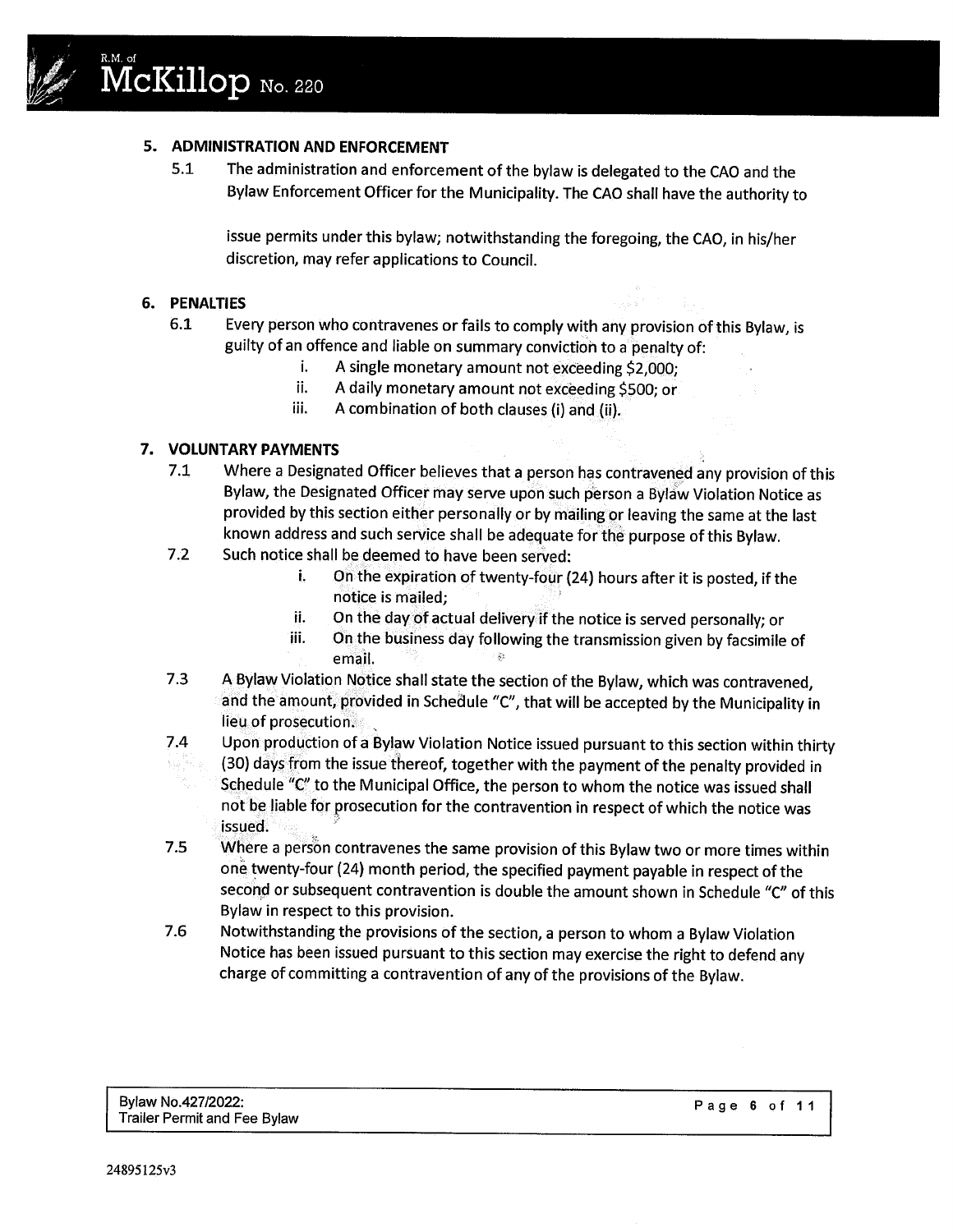

#### **8 ENACTMENT**

8.1 This Bylaw shall come into effect on the date of the third reading, and it being adopted. 8.2 Bylaw 410/2021 is here by repealed.

READ A FIRST TIME this  $2$  day of  $222$ READ A SECOND TIME this  $\frac{1}{2}$  day of  $\frac{1}{2}$  20212 READ A THIRD TIME AND ADOPTED this  $\frac{2}{2}$  day of  $\frac{2}{12}$  2022 i .'  $/$  $\ell > 1$  $\backslash$  $\omega$ REEVE SEAL **ADMINISTRATOR**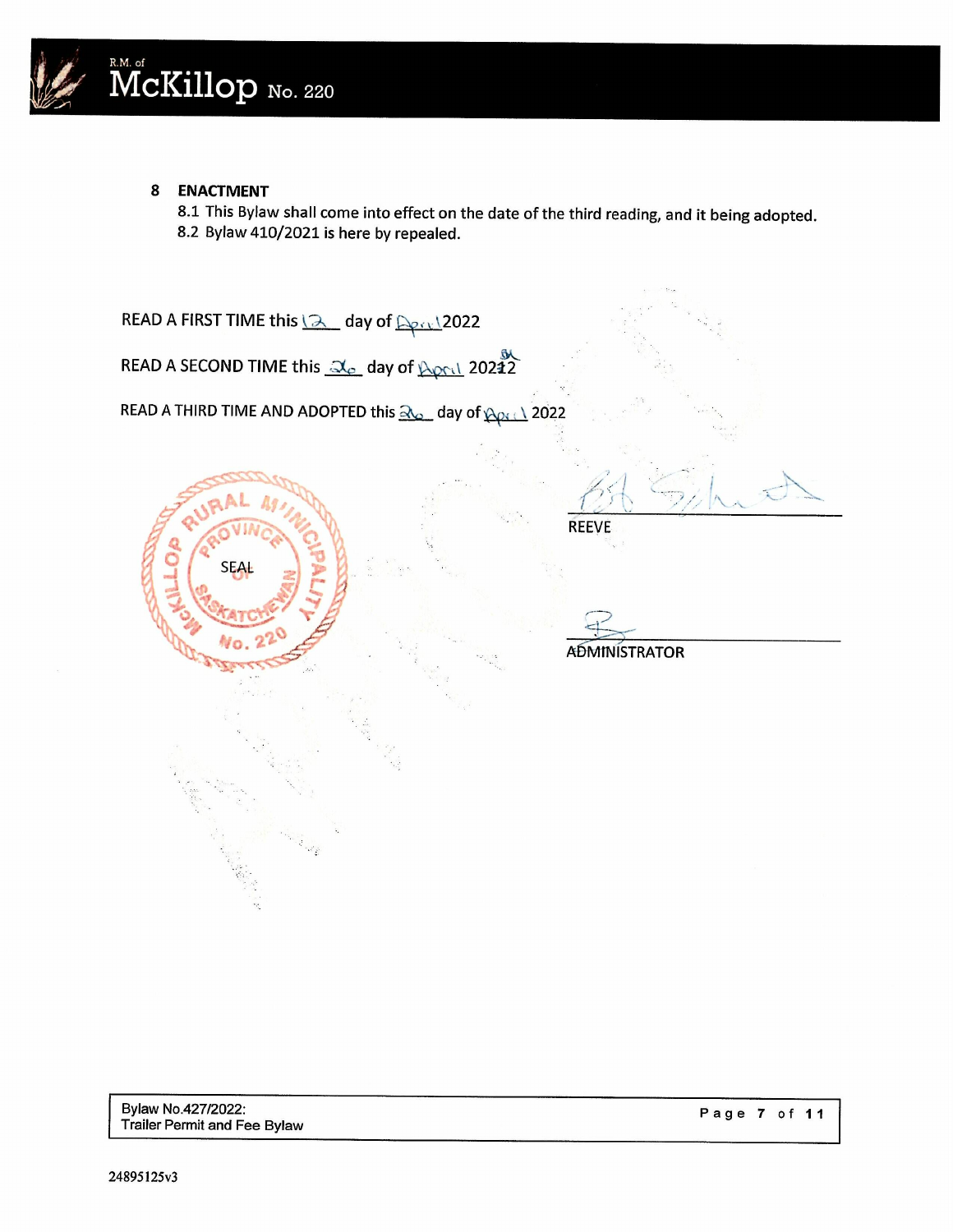

## **SCHEDULE A Bylaw No. 427/2022**

**PERMIT NO. \_**

#### **APPLICATION FOR TRAILER PERMIT**

#### 1. **Applicant (must be the registered owner of the property)**

|                                                                                                                       | $\sum_{i\in\mathcal{I}}$ |     |
|-----------------------------------------------------------------------------------------------------------------------|--------------------------|-----|
| <b>Property Information</b><br>2.                                                                                     |                          | -51 |
|                                                                                                                       |                          |     |
|                                                                                                                       |                          |     |
|                                                                                                                       |                          |     |
| <b>Civic Address (if applicable): A consequently applicable in the consequent of the consequent of the consequent</b> |                          |     |
| <b>Trailer Information</b><br>3.                                                                                      |                          |     |
| Make and Model: The Contract of the Make and Model:                                                                   |                          |     |
| Year: 1999                                                                                                            |                          |     |
| Licence Plate No.:                                                                                                    |                          |     |

### 4. **Required Submissions**

- a) Proof of Ownership  $-$  a copy of the parcel register or deed.
- b) Site Plan  $-$  a drawing showing the location or proposed location of the trailer in relation to the boundaries of the property and including all existing buildings.

#### 5. **By submitting this application, the applicant acknowledges and understands that:**

a) A trailer may only be placed on the property for a maximum of five (5) cumulative years starting from the date of issuance of the first temporary permit.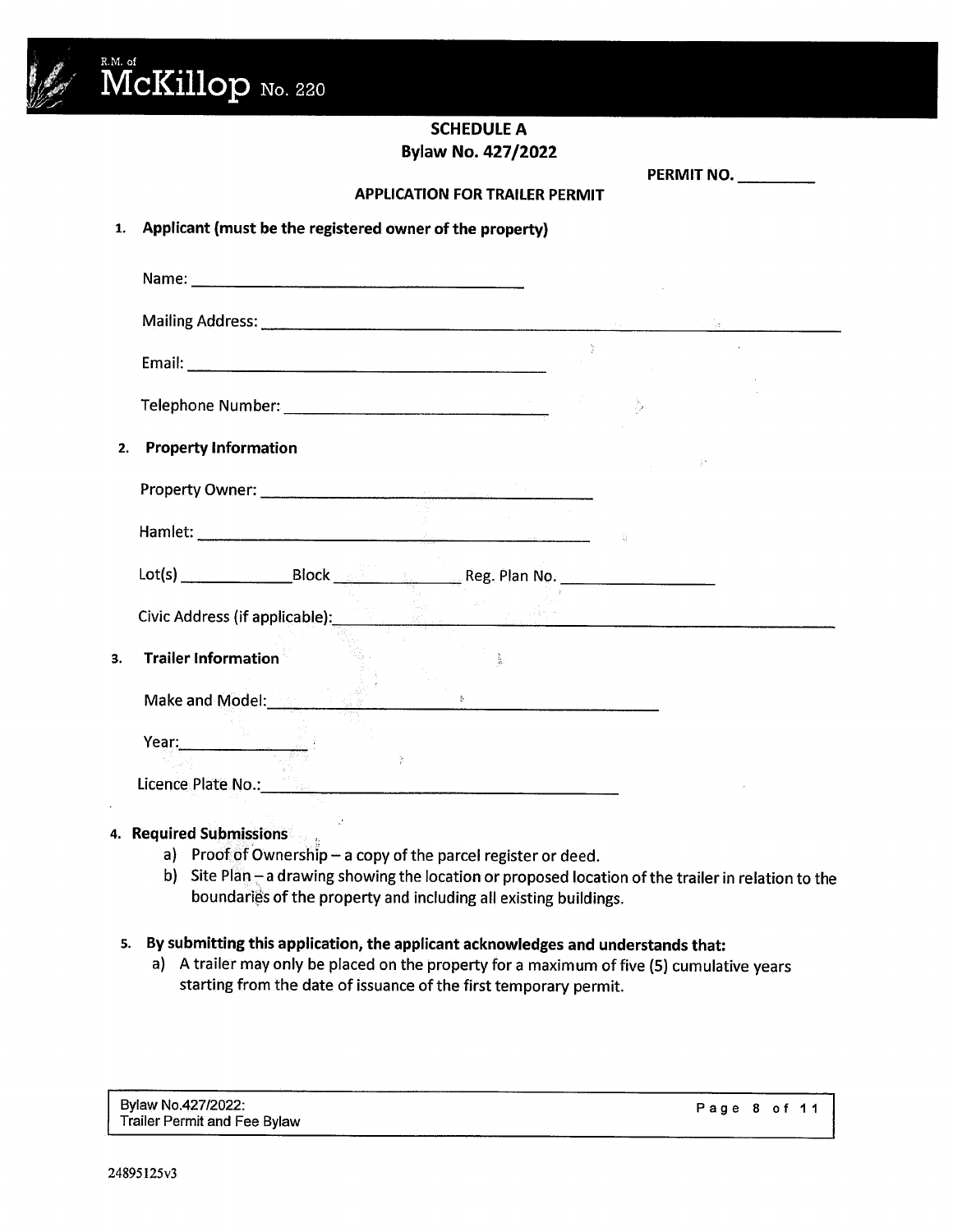# $\mathscr{W}$  **McKillop** No. 220

 $\mathscr{C}$ 

- b) A non-financial interest will be applied to the property through Information Services Corporation (ISC) and that the interest and temporary permit will have an effect on potential future land use of the property.
- c) After the trailer has been located on the property for the permitted five (5) years, the trailer must be removed or development and building permits must be obtained.
- d) It is the responsibility of the applicant to inform prospective purchasers of the property or any other interested third parties of any applicable Municipal Bylaws, including but not limited, to the limitations and restrictions placed on the lands pursuant to the Trailer Permit and Fee Bylaw No. 427/2022, as amended from time to time.
- e) All prescribed fees in Schedule "B" must be paid prior to the issuance of a temporary permit.
- f) After a new permit is issued, a new permit and application fee will be required if, for whatever reason, a permit is not issued or lapses for a minimum of one year within the five (5) year permit allowance.
- g) Only one (1) Trailer is permitted per property.

| <b>APPLICANT SIGNATURE</b>                  | <b>DATE</b>            |  |
|---------------------------------------------|------------------------|--|
|                                             |                        |  |
| <b>Temporary Permit Application Fee: \$</b> |                        |  |
| Date Paid:                                  | $\lbrack$ Receipt No.: |  |
|                                             |                        |  |
|                                             |                        |  |
| <b>Application Approval:</b>                | <b>Date Approved:</b>  |  |
| <b>EMPLOYEE SIGNATURE</b>                   |                        |  |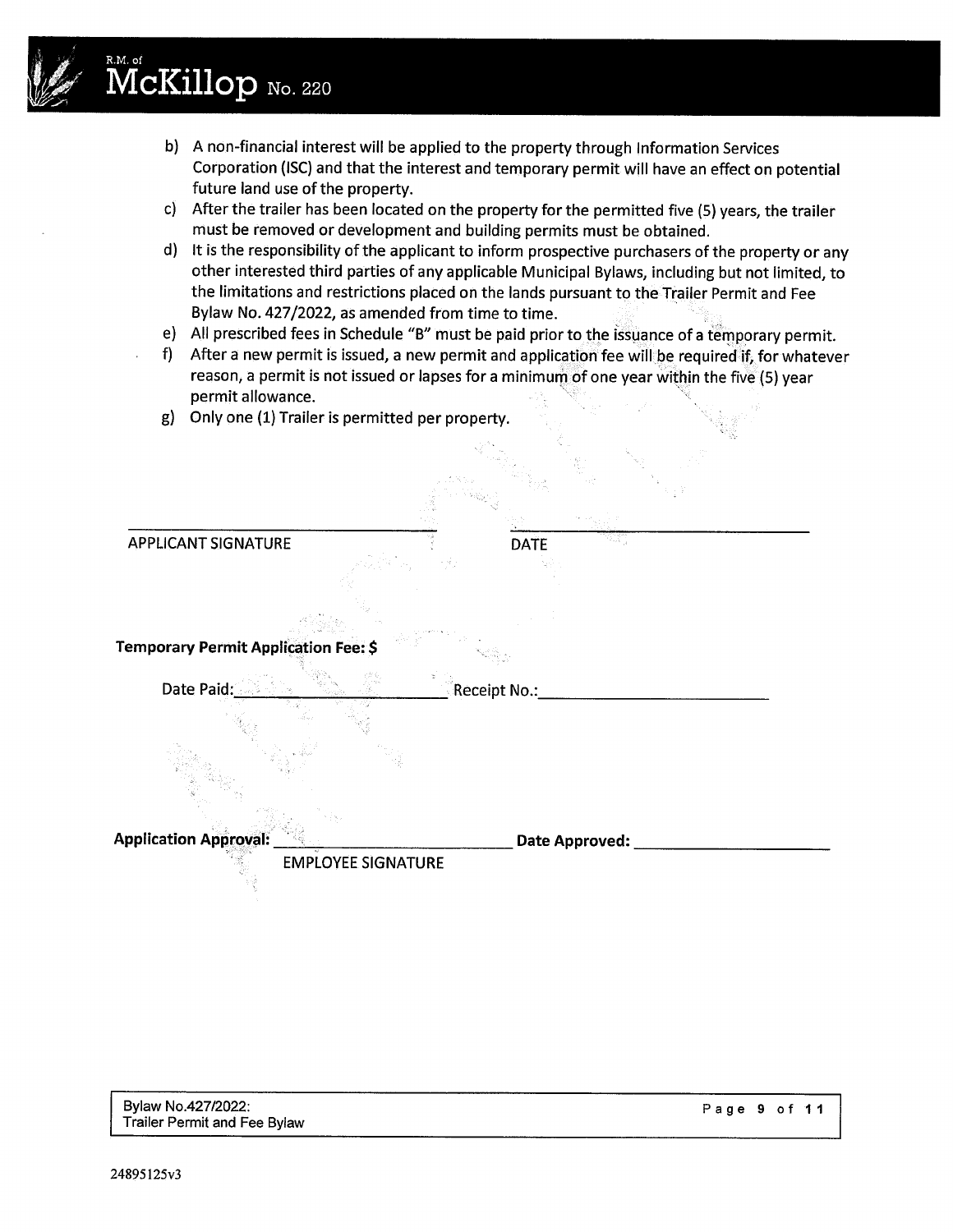

#### **SCHEDULE B Bylaw No. 427/2022**

#### **TRAILER PERMIT FEES**

## **For the Year 2022 and Subsequent Years**

- 1. TEMPORARY PERMIT APPLICATION FEE
- 2. TEMPORARY PERMIT ANNUAL ADMINISTRATION FEE

્ટુ

3. ANNUAL SOLID WASTE DISPOSALFEE

\$75.00 \$250.00 \$250.00